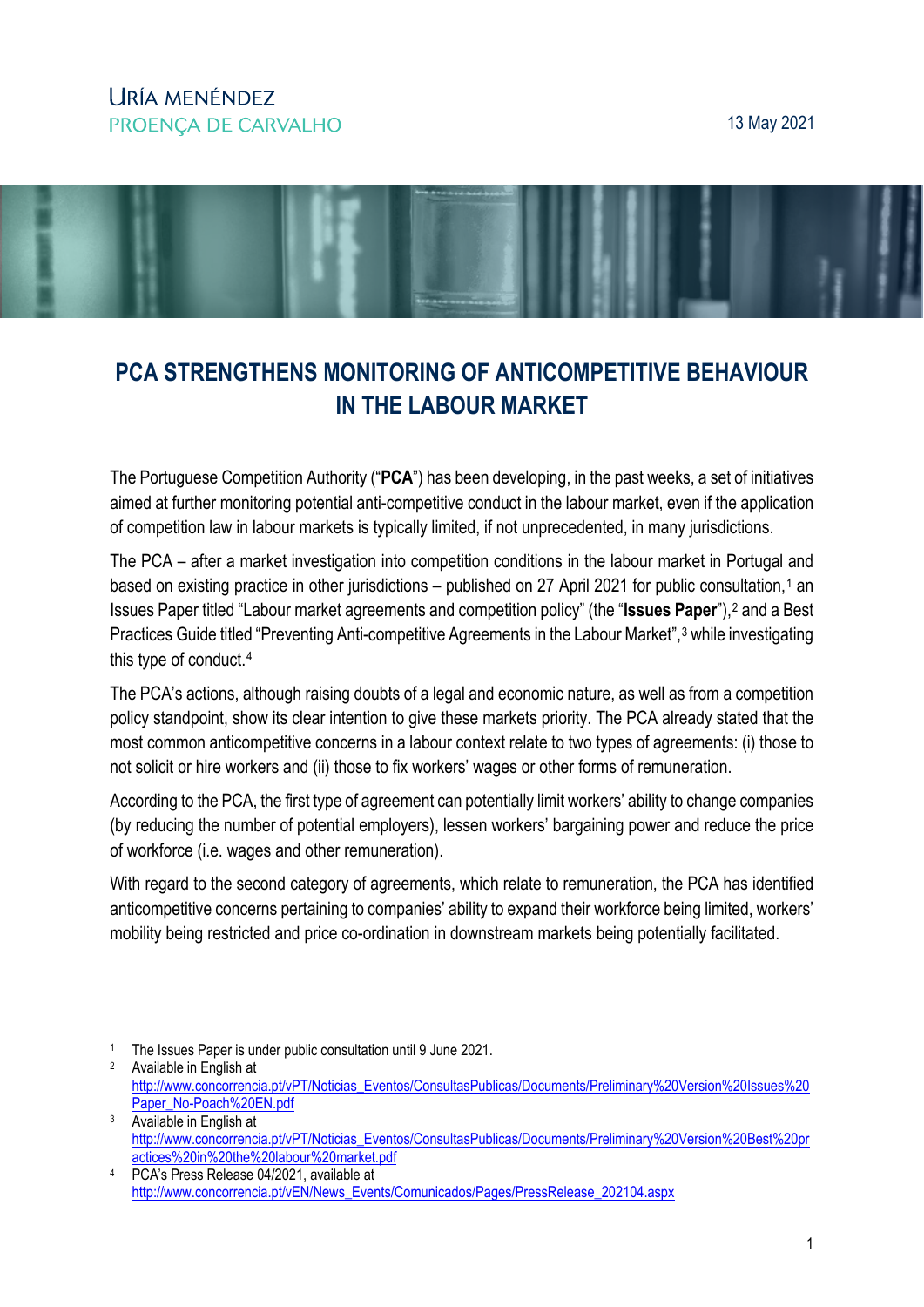## URÍA MENÉNDEZ PROENÇA DE CARVALHO

### **CONTACT LAWYERS**



**Tânia Luísa Faria Counsel** +351213583018 tanialuisa.faria@uria.com



**André Pestana Nascimento Partner** +351210920126 andre.pestana@uria.com